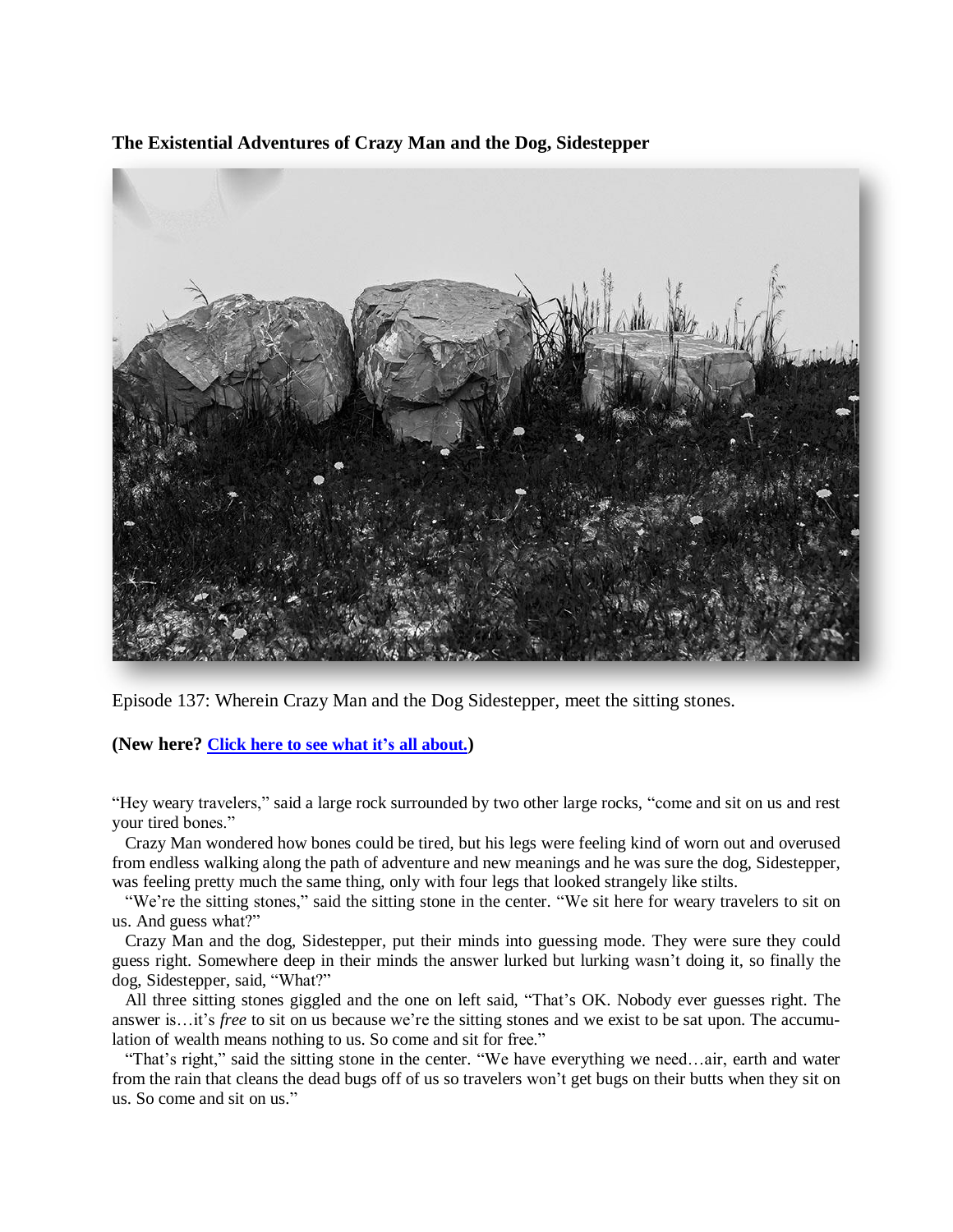Crazy Man and the dog, Sidestepper, were suspicious. They couldn't imagine sitting for free in a world verging on the edge of putting a price on air as soon as someone figured out how to do it.

 "Why should we trust you?" said he dog, Sidestepper. "How do we know that you won't roll as soon as we sit and turn us into pancakes of our former selves?"

 The sitting stones giggled and chuckled and the one on the right said, "We're on level ground and we're not round. There's no way we can roll so how can we roll over you when we can't roll?"

 "Look at me," said the sitting stone in the center. "I'm a flat bottom stone…held in place by the laws of physics and you can't argue with physics. Apples don't float in the air; they drop because of physics."

 Crazy Man had to agree. He'd always had a great deal of respect for physics for keeping everything together with equations that filled entire blackboards. But the dog, Sidestepper, was still wary. His doggie sense tingled, and tingling was never a good thing when you didn't know exactly what was causing it. There was something not quite right about these sitting stones. He figured he should get to know them a little better before sitting on them.

"How many have sat on you?" he said.

 The three sitting stones hummed and hawed and held secret telepathic discussions before the sitting stone in the center said, "A whole bunch."

"Could you be more specific?" said the dog, Sidestepper.

"13,435,874,236,345 give or take," said the sitting stone on the right.

"That's a whole bunch," said Crazy Man.

 But the dog, Sidestepper, wasn't convinced. He'd seen pictures of the steps leading upwards in the Leaning Tower of Pisa from just thousands of footsteps over a few hundred years. The steps were worn down in the center. He didn't see any wearing down on any of these sitting stones, definitely not the wearing down caused by a whole bunch (give or take) of sitters. It was time for another question. "How old are you?"

"Millions of years," said the sitting stone on the right. "But who's counting?"

 "Yeah," said the sitting stone in the center. "It's easy to forget birthdays after a few thousand years. You don't even want to think about it."

 The dog, Sidestepper, had to admit that they had a point. He wasn't sure of his own age so he winked at Crazy Man, who was good at changing the subject.

"You wouldn't happen to have a map to food, would you?" he said.

 "No!" said all three sitting stones at the same time. "And we don't know where the dog's mother is and you're both bastards. Now come and sit on us."

 *At least they didn't call us* heartless *bastards*, thought Crazy Man, but he was still doubtful about sitting on any of the sitting stones. There was something not quite right about them. Why were they so eager to be sat upon? Where did they come from? What was their ultimate goal? Why were there three of them? Was there another way to change the subject?

 "What," said the dog, Sidestepper, who looked like he'd just hit investigative gold, "would be the purpose of sitting on you?"

 "To rest your weary bones," said the sitting stone in the center, maybe a bit too hurriedly, thought the dog, Sidestepper, who pressed his question further.

"So," he said, "what's in it for you?"

 The sitting stones were suddenly quiet, which was more stone-like than they'd been for the last few minutes. Something was brewing in their collective sitting stone mind and while they brewed a fly buzzed overhead, circling around the sitting stones as though checking them out.

Finally, the sitting stones stopped brewing and started talking.

"We get to be useful," said the sitting stone on the right.

 "For millennia," said the sitting stone in the center, "we've been nothing more than ornaments of the earth."

 "It's not enough," said the sitting stone on the left. "We want to do something useful, something that will allow us at the end of the day to feel like something more than just pretty to look at."

 Both Crazy Man and the dog, Sidestepper, glowed with admiration for sitting stones that wanted to better themselves and be useful where so much of the world hid the potential of its denizens under the veneer of